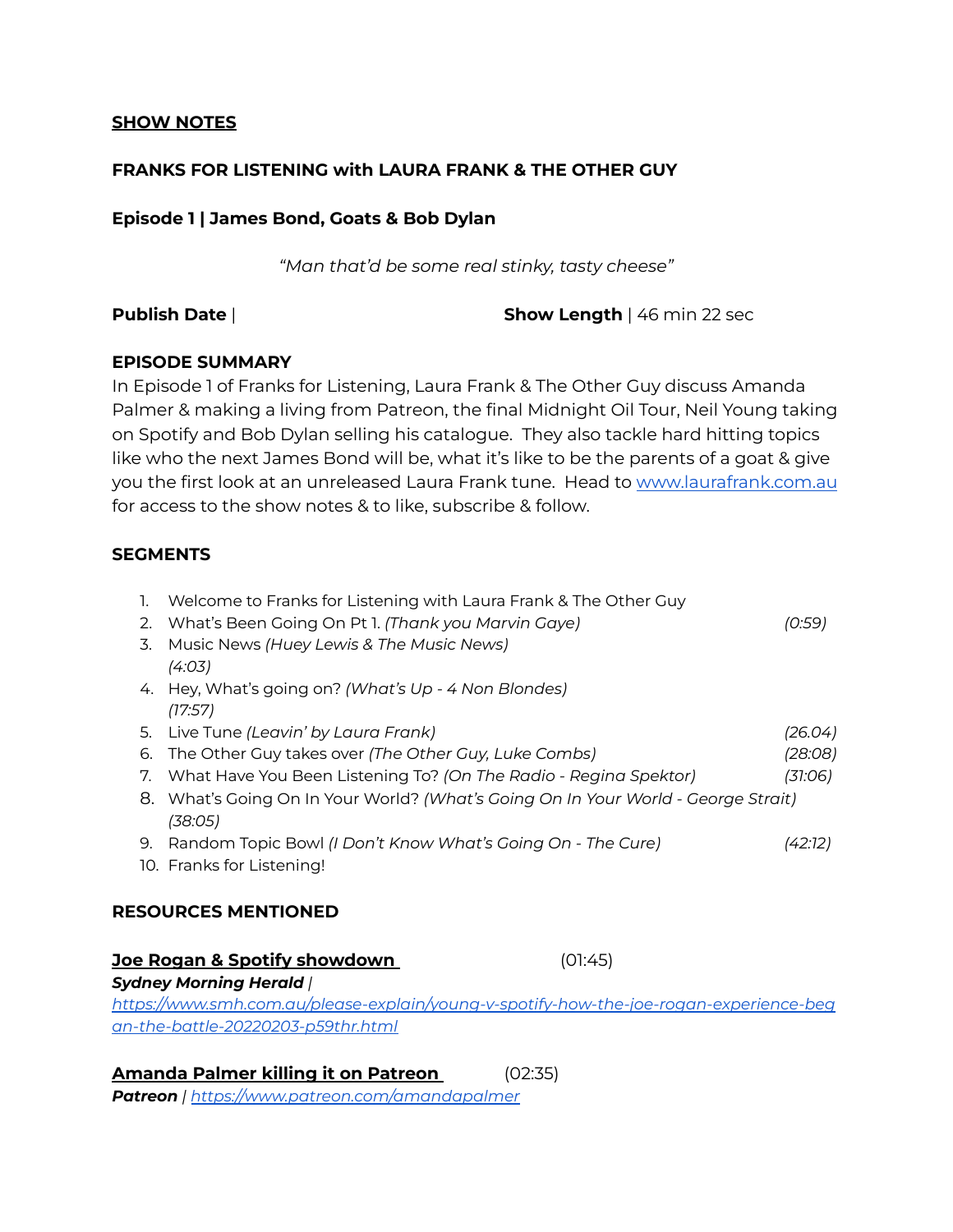| <b>Coin Operated Boy - Dresden Dolls</b>                                                                     | (02:45) |
|--------------------------------------------------------------------------------------------------------------|---------|
| <b>YouTube</b>   <u>https://youtu.be/j4qPZPKJc0s</u>                                                         |         |
| <u>Midnight Oil on Tour</u><br>Midnight Oil, Resist Tour   https://www.midnightoil.com/tour/                 | (05:02) |
| <b>Bones Hillman</b><br>Wikipedia   https://en.wikipedia.org/wiki/Bones_Hillman                              | (06:25) |
| <u> Resist   Midnight Oil</u><br>Midnight Oil Pre Order   https://www.midnightoil.com/music/                 | (06:42) |
| <b>Brad Butcher (Yes  that is his real name)</b><br><b>Brad Butcher on the web</b>   https://bradbutcher.com | (07:40) |
| <b>Brad Butcher - Storyteller, the journey so far</b><br>Storyteller  the journey so far /                   | (08:14) |
| https://bradbutcher.com/merch/storyteller-the-journey-so-far/                                                |         |
| <b>Brad Butcher - Cutting Peoples Grass</b><br><b>YouTube</b>   https://youtu.be/4DDG-bShcxk                 | (9:12)  |
| <b>Adele Cancels Shows</b><br>News /                                                                         | (10:05) |
| https://www.news.com.au/entertainment/music/shocking-reason-adele-cancelled-las-vegas-                       |         |
| <u>shows-revealed/news-story/b83b7238403cd946fdaf064eac090add</u>                                            |         |
| <u>30 - Adele</u><br>Spotify /                                                                               | (11:55) |
| https://open.spotify.com/album/21jF5jlMtzo94wbxmJ18aa?si=mmldWUzwThqW-lGzqXpP6q                              |         |
| <b>Bob Dylan Sells Catalogue</b><br><b>NBC News /</b>                                                        | (12:22) |
| https://www.nbcnews.com/pop-culture/pop-culture-news/bob-dylan-sells-entire-catalog-rec                      |         |
| orded-music-sony-music-rcnal3434                                                                             |         |
| <u>Bob Dylan is  old</u>                                                                                     | (12:55) |
| Wikipedia   https://en.wikipedia.org/wiki/Bob_Dylan                                                          |         |
| <b>Bruce Springsteen Sells Catalogue</b>                                                                     | (13:15) |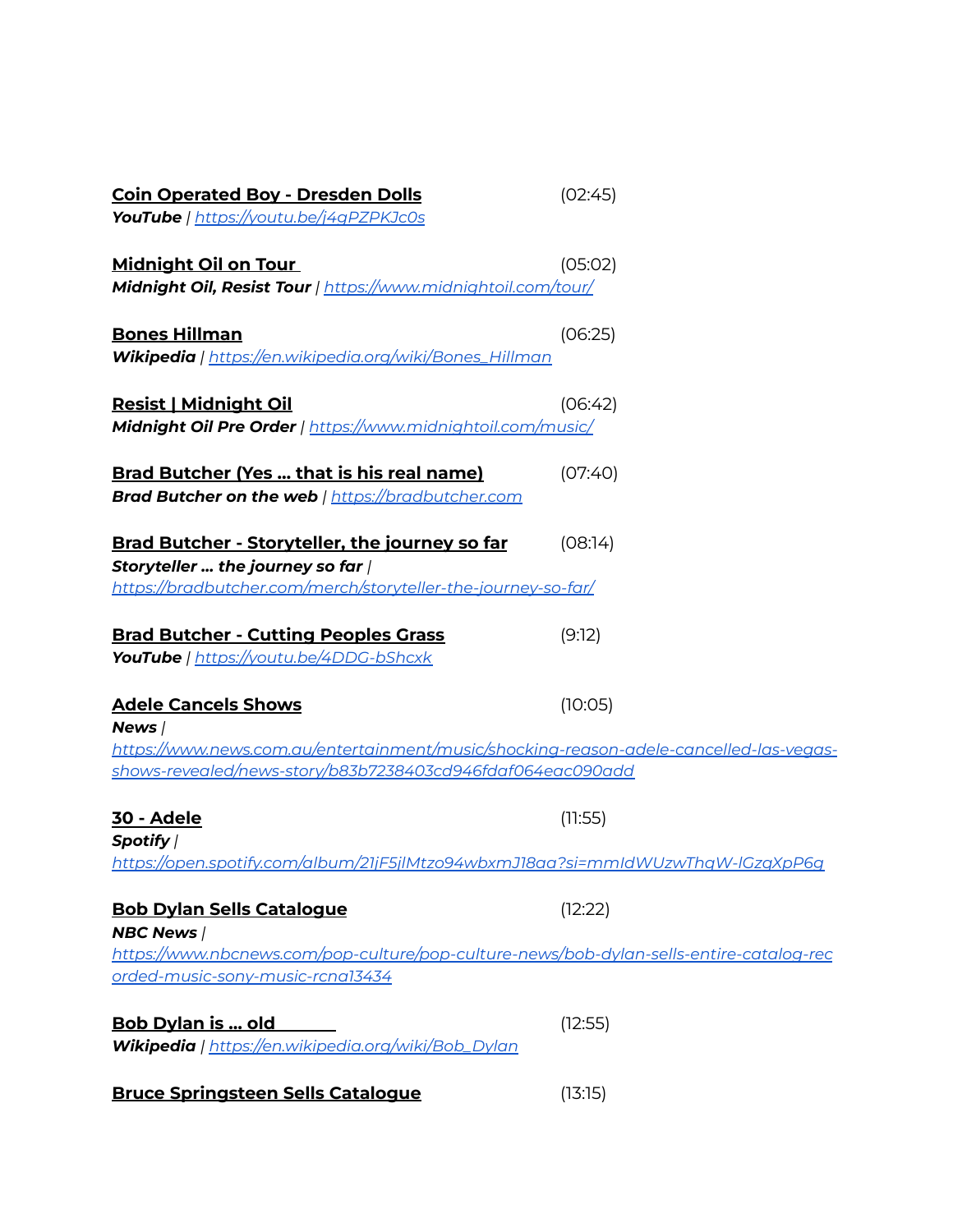*Music Feeds |*

*https:/ [musicfeeds.com.au/news/bruce-springsteen-sells-back-catalogue-for-a-cool-500-milli](https://musicfeeds.com.au/news/bruce-springsteen-sells-back-catalogue-for-a-cool-500-million/) [on/](https://musicfeeds.com.au/news/bruce-springsteen-sells-back-catalogue-for-a-cool-500-million/)*

| Don Freed<br>Wikipedia   https://en.wikipedia.org/wiki/Don_Freed                                                                  | (14:53) |
|-----------------------------------------------------------------------------------------------------------------------------------|---------|
| <u> Ryan Adams</u><br>Wikipedia   https://en.wikipedia.org/wiki/Ryan_Adams                                                        | (19:58) |
| <b>AFCON, African Cup Of Nations</b><br>(28:28)<br>The Guardian   https://www.theguardian.com/football/africa-cup-of-nations-2022 |         |
| <u> Carmen SanDiego</u><br><b>Official Website</b>   https://www.carmensandiego.com/home                                          | (30:23) |
| <u> Begin to Hope - Regina Spektor</u><br>Spotify /                                                                               | (31:17) |
| https://open.spotify.com/album/4L4tcx3itXbtx5kuchKhFE?si=xvqhvjbERievzXIPQvOjkq                                                   |         |
| <b>What's Up - Lady Gaga</b><br><b>YouTube</b>   <u>https://youtu.be/oj0YjGKqauw</u>                                              | (32:21) |
| <b>Grant Gerathy</b><br><b>CRS Norway</b>   https://www.crsnorway.com/grant-gerathy/                                              | (33:07) |
| <b>Mike Mills</b><br><b>Instagram</b>   @chile_on_bass                                                                            | (33:10) |
| <u> In These Silent Days - Brandi Carlile</u><br>Spotify /                                                                        | (34:18) |
| https://open.spotify.com/album/5mIT7iw9w64DMP2vxP9L1f?si=TPrcQ1pPT-eQQ_Tdr2f3UQ                                                   |         |
| <b>Strictly A One-Eyed Jack - John Mellencamp</b><br>Spotify /                                                                    | (36:53) |
| https://open.spotify.com/album/2L5XA2EN8XOIIkSiMgbWSY?si=-wwKaLhRp2JnfFNigidPg                                                    |         |
| <b>Boer Goat</b><br>Wikipedia   https://en.wikipedia.org/wiki/Boer_goat                                                           | (38:56) |
| <b>Pink Vines Tour</b><br>Jade Holland Website   https://jadeholland.com/tour-dates/                                              | (40:13) |